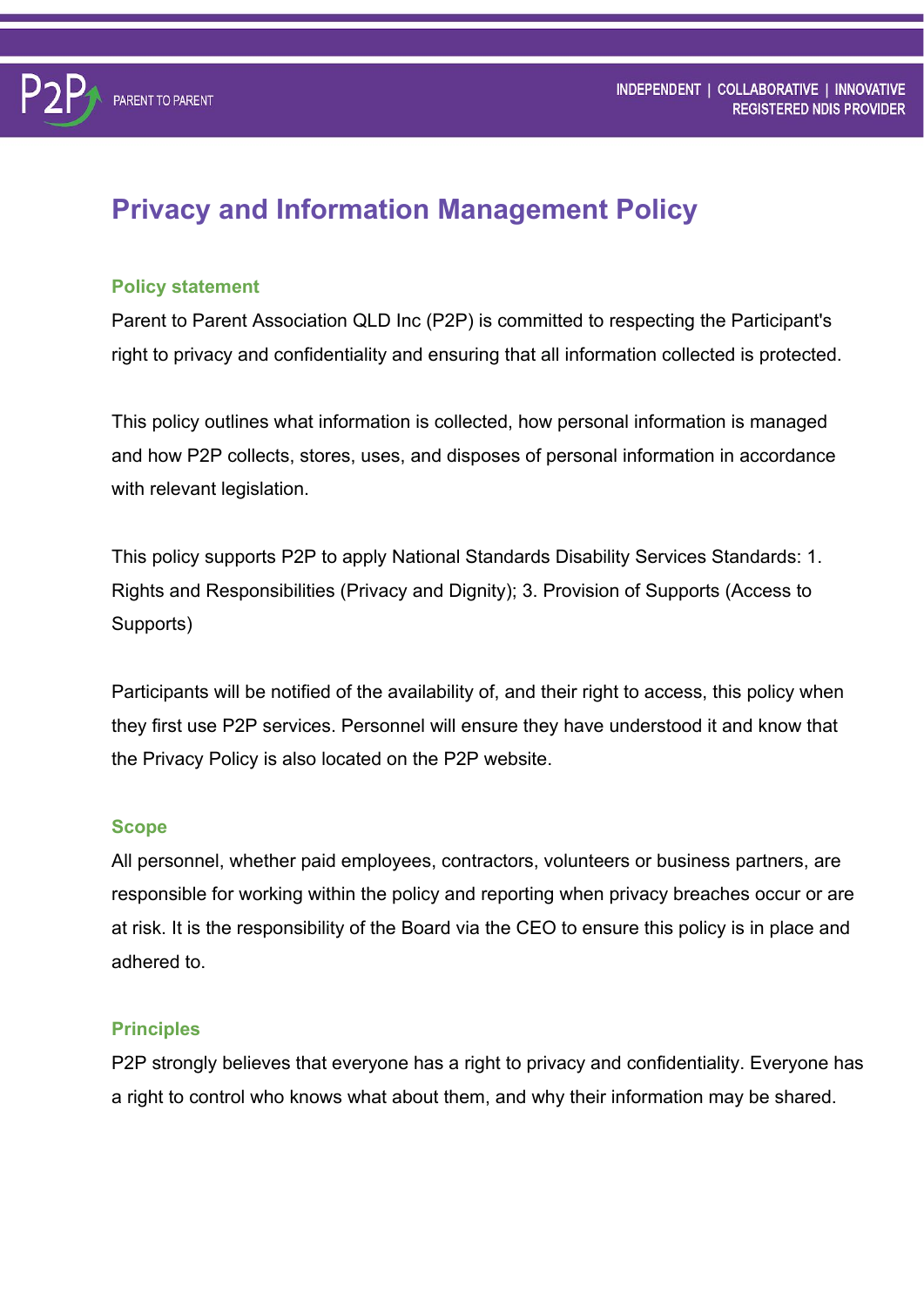## **What personal information do we collect and why?**

P2P only obtains and retains information to enable them to provide quality support to participants and to improve their service delivery, or that which is required by their reporting bodies.

P2P collect information to:

- assess Participant's eligibility for services;
- provide safe and responsive services;
- monitor the services we provide;
- improve our services and the way we run Association activities; and
- fulfil contractual and other requirements to provide non-identifying data and statistical information to government agencies.

#### **Keeping your information safe**

Participant information will be stored in a way that reasonably protects it from misuse and loss from unauthorised access, modification and disclosure. This includes ensuring P2P systems and software are compliant with privacy legislation and data storage. P2P ensures there is up to date security protocols in place.

In dealing with personal information, P2P team members will:

- only collect and store personal information that is necessary for the functioning of the organisation and its activities;
- ensure objective, detailed, accurate and up-to-date records and information are maintained to meet legal, contractual and mandatory reporting requirements and that all requests for correction are processed as soon as practicable;.
- only collect and store sensitive information that is needed to deliver appropriate supports to a person. Sensitive information will be handled within the requirements of the Privacy Act.
- keep a participant's NDIS status and NDIS plan private. Coordinators will only share portions of a person's NDIS plan or goals with other providers, with consent, that are required to obtain service quotes or plan services and are relevant to meeting the person's goal.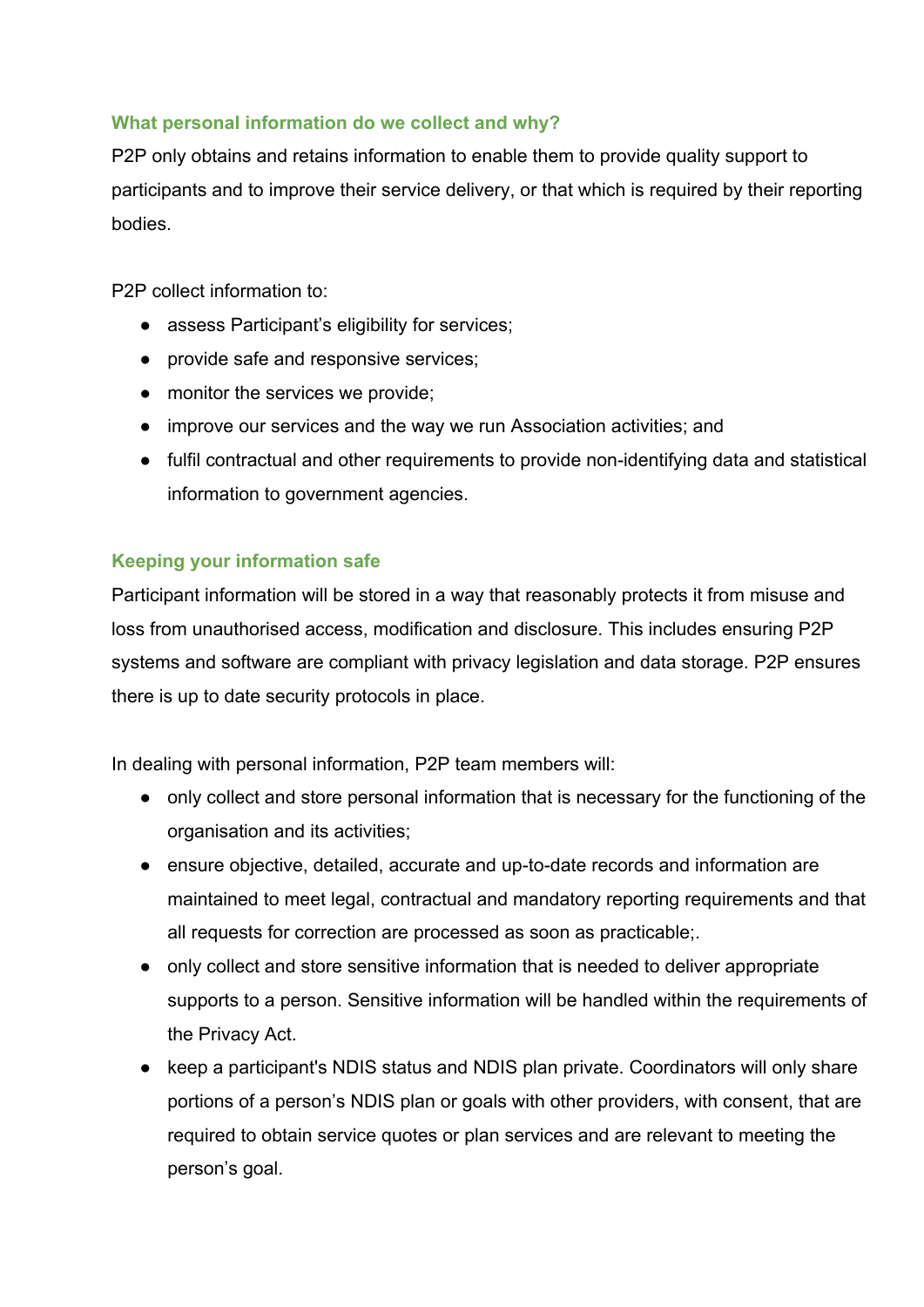In the event of a data or privacy breach, the incident will be recorded and those impacted will be contacted as soon as practically possible, including details of rectification strategies.

The Operations Manager administers secure access to electronic records.

# **Disclosure of Personal Information**

P2P will not disclose such personal information to a third party:

- without the individual's consent; or
- unless that disclosure is required or authorised by or under law; or
- by using descriptions of individuals or details of particular situations which may inadvertently identify a person, even if they are not named. This is particularly important in small close knit communities.

There may be times where P2P is required to disclose Participant's personal information to a third party. These are the only circumstances in which this could happen:

- to prevent or lessen a serious and imminent threat to the life or health of the Participant or another person;
- provide to outside agencies with participants or participant representative's permission;
- with written consent from a person with lawful authority; or
- when required by law, or to fulfil legislative obligations such as mandatory reporting.

# **Requesting personal information**

Information held on file can be formally requested in writing or directly via a team member who will be required to forward the request to senior management for approval. In some circumstances access to personal information may be denied. There may be real concerns that access to certain information could pose a serious threat to the life, health or safety of an individual, or to public health or public safety or have an unreasonable impact on the privacy of other people. The Operations Manager will consider all the circumstances before making this decision. Where access to information is not provided, the Operations Manager will provide a formal response explaining why access has been denied.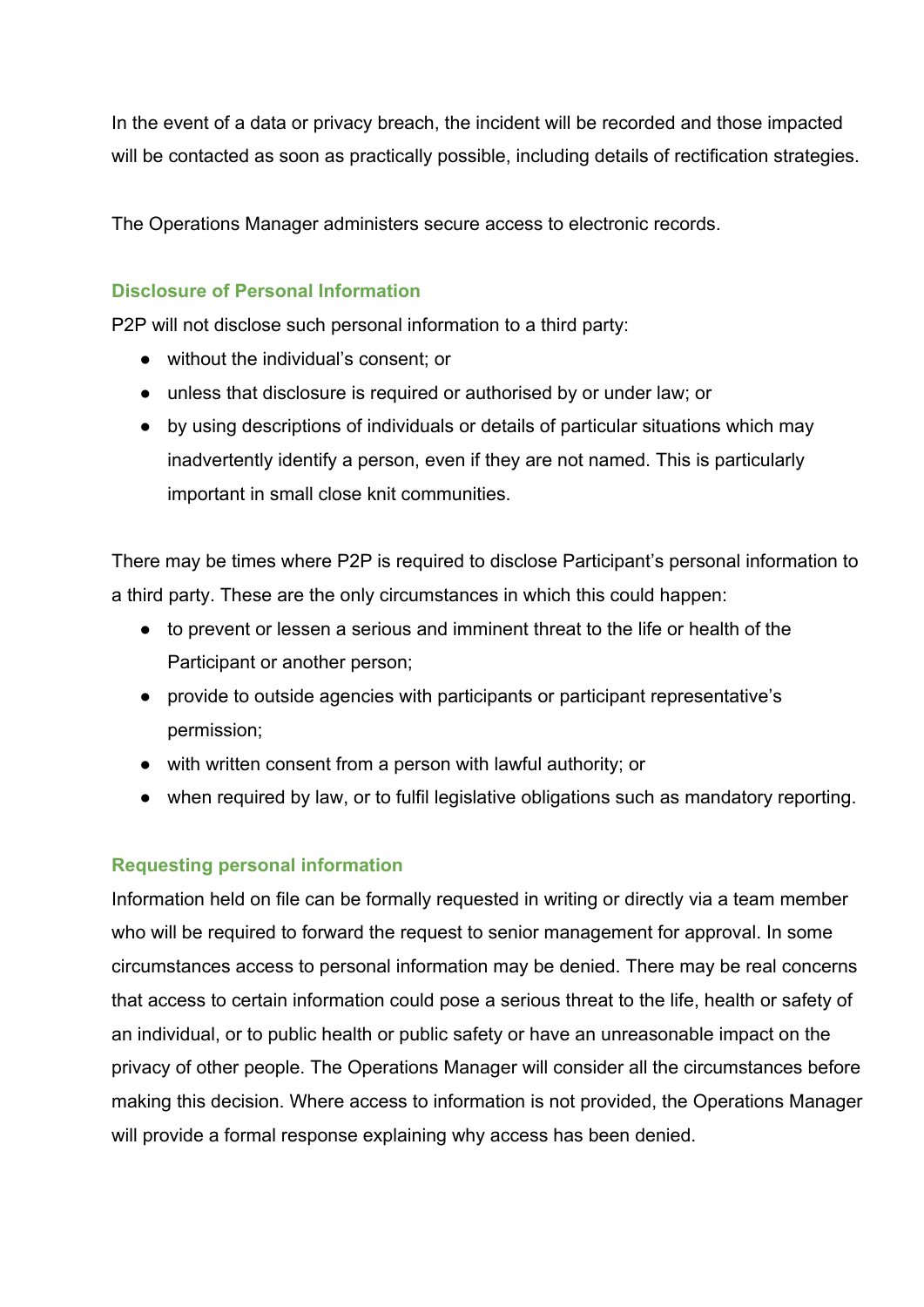Complaints about perceived or suspected breaches of privacy will be addressed in line with the Feedback and Complaints Policy.

# **Online marketing tools and third party information and privacy**

P2P uses online software to manage their communication and marketing. This may include website analytics, email campaigns and social media. The following two links detail how these third party sites collect and use information.

Google Analytics (for website) <https://support.google.com/analytics/answer/6004245?hl=en> Mailchimp (for emails) https://mailchimp.com/legal/privacy/#3. Privacy\_for\_Contacts

P2P will not use information collected in the process of delivering services to market content to Participants without their consent.

## **Definitions**

**Confidential Information**: refers to any information or document that a business or individual wishes to not make public. It can include anything that has been acquired by or made available to an individual or other legal entity in the course of the relationship between the parties.

**Personal Information:** Information or an opinion about an identified individual, or an individual who is reasonably identifiable:

- 1. whether the information or opinion is true or not; and
- 2. whether the information or opinion is recorded in a material form or not.

**Sensitive information:** has a higher level of privacy protection than other personal information. It is defined in the Privacy Act to mean information or an opinion about an individual's:

- racial or ethnic origin;
- political opinions;
- membership of a political association;
- religious beliefs or affiliations;
- philosophical beliefs;